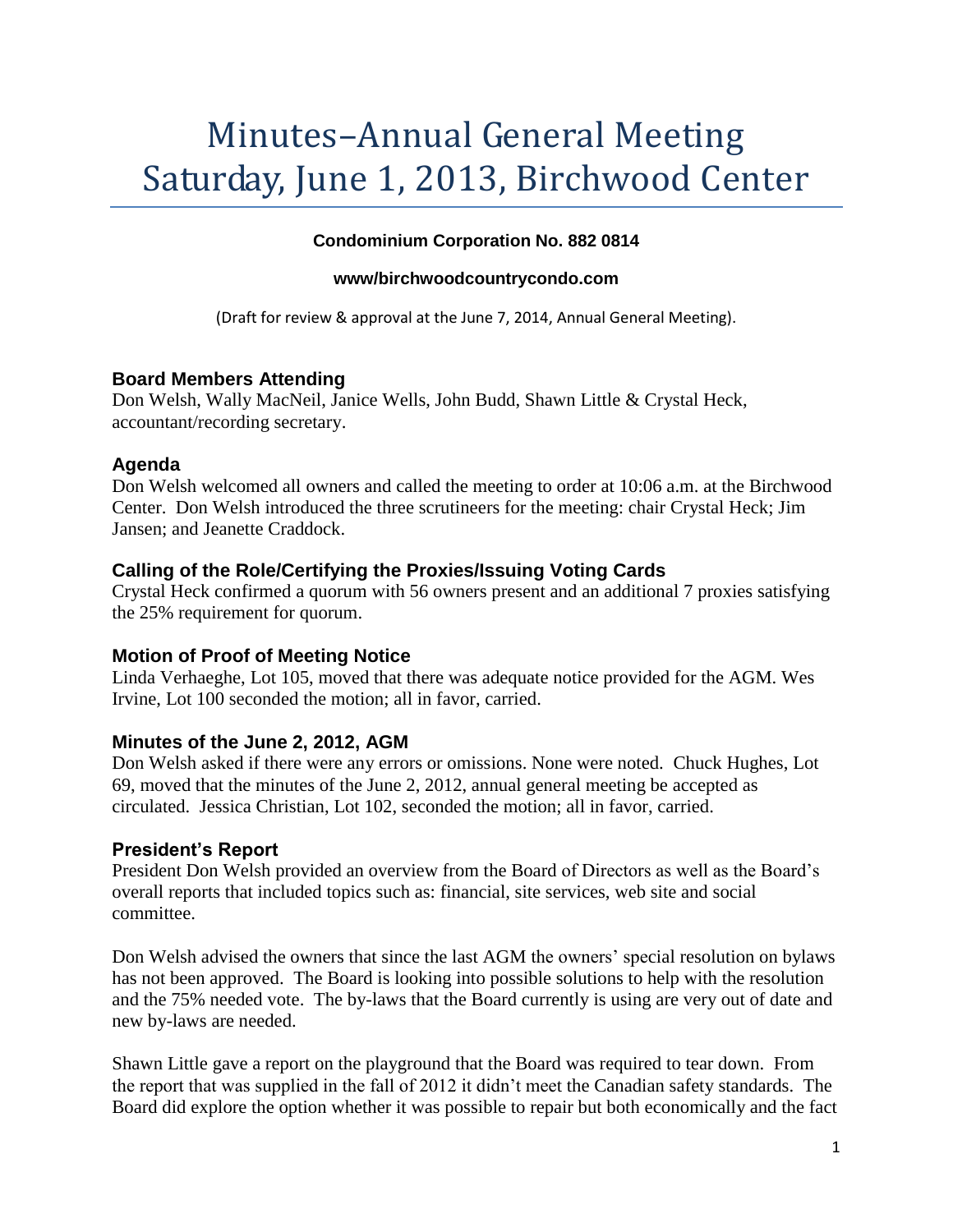that is was so out of date it could not be done. Shawn Little is currently looking at forming a non for profit organization and applying for government grants to rebuild the playground. Most grants are monies and labor donations matched with government grants. Linda Verhaeghe, Lot 105, commended Shawn Little for taking the initiative for a new playground. With a show of hands from the owners there would be a need for a playground amongst the owners' children and grandchildren. Shawn had sign-up of sheet for interested volunteers to come forward.

Since the scare from the out of control fire and emergency alert Don wanted to remind the owners of the south gate and the utilization of it during an emergency. There is a Birchwood lock as well as an oilfield lock on the gate. This year a sign was placed near the gate noting the center's phone number where an answering machine will list the contact numbers in case of an emergency. The land that this road is on belongs to Mobuck Holdings. The owner has agreed to allow access through his property in case of an emergency but has implemented a \$2500 plus GST fee if this property is used to move any mobile homes or equivalent in or out of Birchwood. Ada Honeysett, Lot 44, wanted the Board to send a letter to the Brazeau County to thank them for a job well done during this evacuation. Joan Allen, Lot 14 also wanted to express thanks to the County of Brazeau and the fire department for a job well done on the fire control.

Linda Verhaeghe, Lot 105 asked the Board about the mowing the golf course. The Board explained that all correspondence sent by the Board has been returned unopened address unknown. The Board was told that any work done would be trespassing on private property. Last fall Wally MacNeil met with the Brazeau County and the Fire department and was told that the situation was not a critical fire hazard. Sueanne Holt, Lot 45 suggested that maybe all the owners should send letters to the Brazeau County and see if they could get something done regarding the mowing of the course. More letters than a petition may have a positive impact on the County doing something about the possible fire hazard.

Don Welsh explained that one of our properties, Lot 46, had been foreclosed on due to condo fees being in arrears, it currently has been sold and the Board should be receiving monies for the outstanding condo fees.

The Board has applied this year for dust control before the deadline but has not heard from the Brazeau County as yet to when this will be completed.

# **Reports**

# **Financial Report**

Linda Verhaeghe, Lot 105, moved that the financial report, distributed in advance of the meeting, be accepted as circulated. Vic Henry, Lot 77, seconded the motion; carried. Judith Seaman, Lot 77, moved that we use Gary Ruhl Professional Corp. to audit the 2012-2013 finances, seconded by Ruth Ann Little, Lot 160, carried unanimously. Janice Wells wanted to remind the owners that over the last three years we have been able to reduce the condo fees using the surplus operating funds that had accumulated but with the 3 large utility expenses that the Board incurred last year the new Board may have to raise the condo fees or at minimum keep them the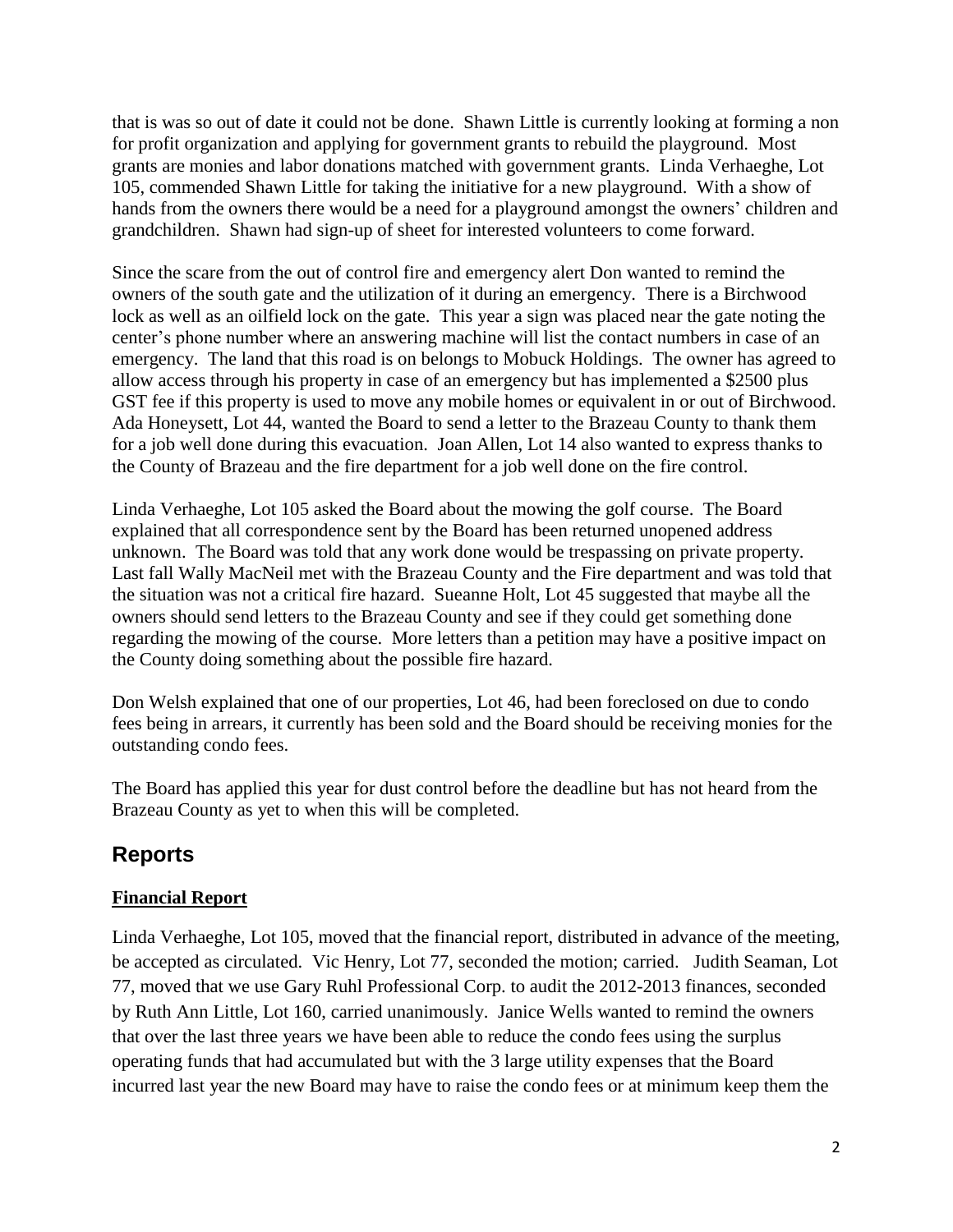same. Ron Barkley, Lot 93 asked if the utility expenses could not be covered by the reserve fund but general maintenance needs to be paid for with operating monies. Example of a reserve fund cost would be the Bridge being washed out would be something that the reserve fund monies could pay for.

### **Site Services**

Wally MacNeil reported that:

- Electrical repair on Lot 133 cost was approximately \$11,578.00
- Water line repair Lot  $3 \text{main line break}$
- Water hydrant Lot 63 repair
- Replanked bridge for a cost of \$7,350.00
- Development permit approved for Lot 101 new home and garage.
- Playground removed due to report of it being unsafe insurance instructed the Board that if it remained unsafe there would be liability attached to this if someone was hurt.
- Two security cameras were installed near the gate and dumpsters. Wally MacNeil wanted to remind owners that the dumpster is for household garbage ONLY; not beds, mattresses, and cardboard. Paul Mah asked for a round of applause for the job that Larry Kuzio is doing on the owners' behalf.

### **Social Committee**

Lana Southorn, Lot 82, thanked the volunteers for all their help and participation in the social club over the last year. The activity schedule was included in the AGM package but the committee would welcome any new ideas from owners. The Social club was able to purchase 14 folding chairs and a donation of \$3,500 (total cash donation is now \$7,500) to the center. Dave Southorn, Lot 82 is looking for volunteers to help clean up Neilsen Park. The social committee has scheduled a work bee on June 22, 2013, if it rains, it will be moved to Sunday. Signup sheets are located on the back bulletin board for anyone interested or contact one of the social committee members.

### **Guest Speaker**

Janice Wells introduced Mike Lachance, president, of the Buck Mountain Rural Crime Watch Association. Mike gave an overview of the association and the telephone or email fan out system that advises members of crime reported within the area. The BMRCW consisted of 10 Board members and are affiliated with the Tomahawk Rural Crime Watch Society. Breton and Drayton Valley RCMP detachments are actively involved with these organizations. Costs for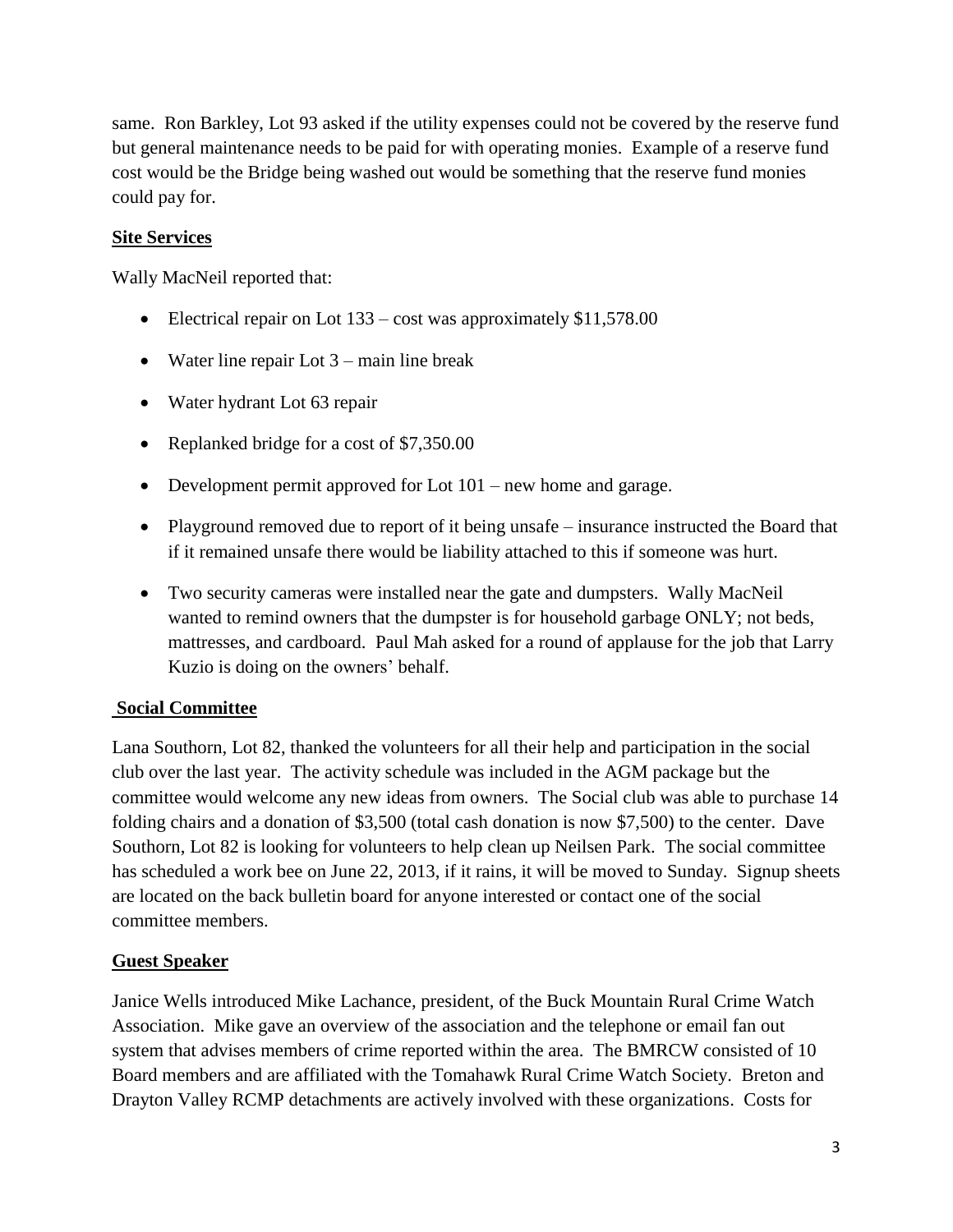membership are \$100 per year for corporate business, and \$25 per family for lifetime. Next meeting for the BMRCW is June 18, 2013 at Winfield at 6 p.m. Anyone wishing to complete the family application may leave it in the mailbox at the center and Jan Wells will ensure that they are delivered to Mike Lachance.

### **Members Forum:**

Paul Mah, Lot 154, currently is working without a grass cutting contract and requested of the board an increase of \$1.00 per hour to help with rising fuel costs and the replacement of blades due to rocks in the ditches. Paul Mah would also like to remind owners to please clean up after their dogs and not rake debris into the ditches. Janice Wells and Wally MacNeil had noted that preparing a new contract would be done very soon.

Jim Jansen, Lot 41A, wanted to extend thanks to the Board for helping with monies to complete the Birchwood center. He wanted to ask the new Board if they would consider paying for a couple of loads of gravel and eaves troughs that are needed to complete the project.

Wes Irvine, Lot 100, asked the Board if there would be gravel added to the road during dust control. The Board felt that this was part of the process.

Doug Milner, Lot 134, would like the Board to repair the road ruts near the utility repair area.

Gary Verhaeghe, Lot 105, would like the Board to clean out the culvert near Lot 101 – Wally MacNeil took note and will get it looked into.

Lorry Clark, Lot 65, asked if the "Yield" sign near their property could be raised up as it seems to be sinking into the ground.

Larry Carfantan, Lot 153, expressed concerns regarding the appearance of some of the unfinished and unsightly properties. The New Board will discuss this at the next board meeting.

Maureen Horton, Lot 166, wanted to remind all owners to be considerate of each other regarding noise; she felt that mowing at 10:30 in the evening is a little extreme.

John Budd and Don Welsh attended a Fire Smart Program that the Brazeau County had this spring. They picked up some data sticks and brochures that owners may have. The Brochures have some good ideas for being fire smart.

Lana Southorn, Lot 82, reminded owners that she is now the main contact for the website. There will be monthly minutes, notices, by-laws, and regulations on the site. There is also a link to the Condo Act of Alberta. The Alberta Condo Act is currently under review but they do not have any timeline when it will be completed. The Board did complete a survey from Service Alberta this spring.